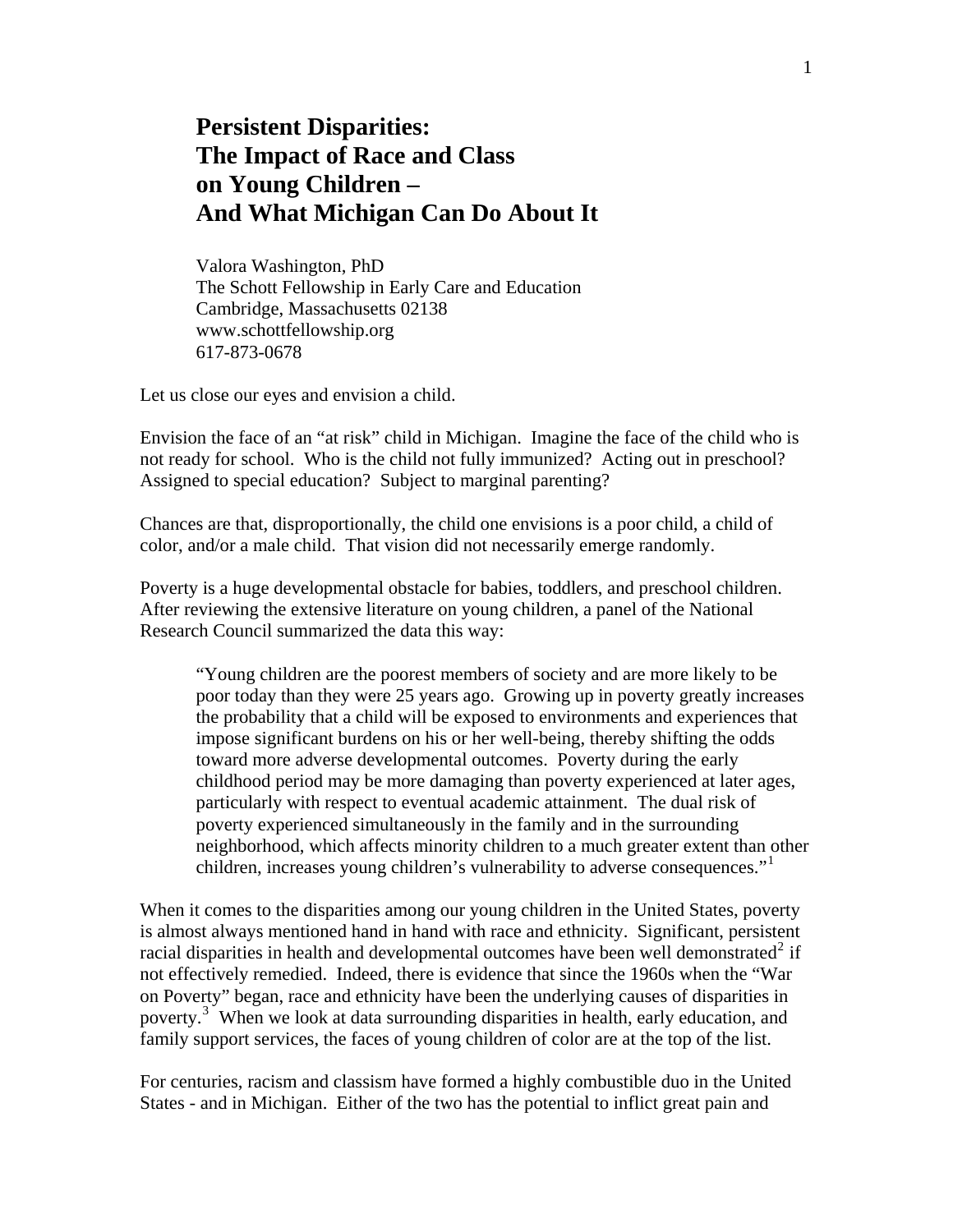havoc in the life of a child. Together, they ignite and multiply risk, with effects more difficult to extinguish. Declaring a "war on poverty," for example, cannot fully succeed without taking the legacy of racism into account. And, while the attack lines for children of color have never been wholly defined by income, $4$  their intersection with poverty can not be overlooked without peril. At times, our nation has made considerable progress in efforts to reduce and contain the twin tortures. But, as we begin the 21st century, both race and class persist as "childhood risk" identifiers, despite many worthy challenges to their power.

There is growing debate about whether race or class should have primacy in efforts to reduce disparities.<sup>[5](#page-10-1)</sup> Each is worthy of efforts on its own merits. Still it must be recognized that, although the two concepts overlap, class consciousness alone may not reach children of color. In addition to class, young children of color - of any class - may be victimized as a consequence of social expectations or service characteristics that impact the quality of care they receive.

"We must continue to talk about the significance of race as long as race continues to be significant, and race will not become insignificant simply because we refuse to talk about it." $\frac{6}{10}$  $\frac{6}{10}$  $\frac{6}{10}$ 

As persistent as the inequities themselves, two paradigms have framed our thinking about the poor child or the child of color. The first paradigm focuses on the primacy of class relative to the legacy of racism; the second paradigm wonders who might be blamed for the poverty experienced by the child. Given that neither paradigm appears to be either productive or constructive in efforts to redress disparities, today we have the opportunity to consider a paradigm shift:

- To change questions of primacy to strategies of effectiveness, and
- To shift our national tendency to view poverty as a personal failure<sup>[7](#page-10-1)</sup> to efforts to view poverty as a frequent consequence of policy that one might actually be able to do something about.

This perspective is not intended to deny that there is a proportion of social context as well as a proportion of individual choice in every life story. The opportunity we have, once again, is to reconsider the proportions - from a heavy share of focus on choices that individuals make in our "ownership society"<sup>[8](#page-10-1)</sup> to a productive analysis of class and race variables that policy makers and service providers can redress.

The goal of this brief paper is to present the unmistakable picture of how race and class impact children of color and their families, and to bring to light actions that need to be taken to assure that the Great Start system in Michigan addresses disparities and brings to the decision-making table people who represent the diversity of the state's population. Other papers in this series are providing more detailed analyses of five topical areas: health, child care and early education, socio-emotional health, family support/parent education, and children with special needs. Here, snapshots illustrating disparities in two of these areas (family support and early care and education) are offered to illuminate the impact of racial and class disparities.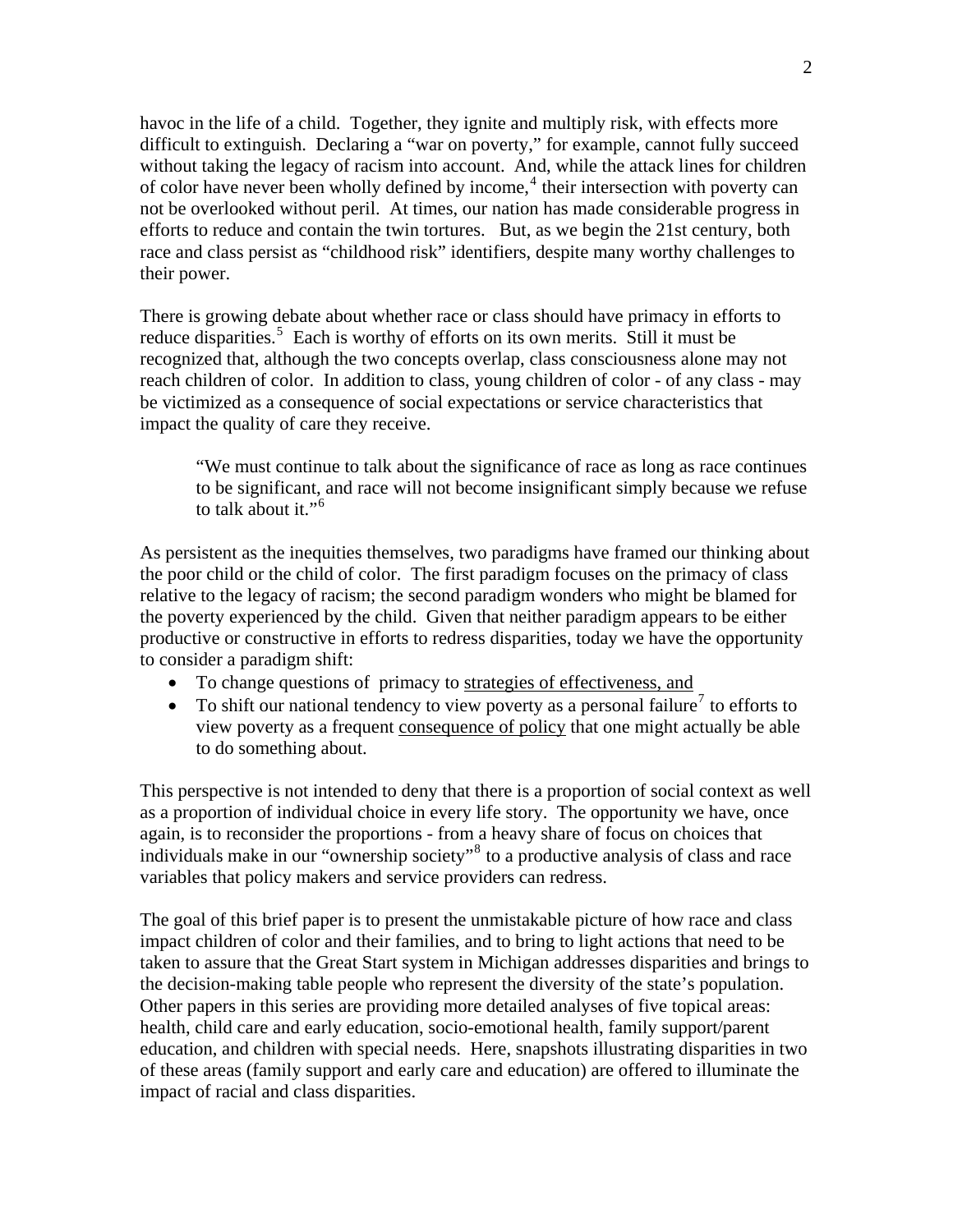### **Race, Class, and Michigan's Young Children**

In a just society or meritocracy, one might imagine that race and ethnicity would not be predictors of disparities. This is hardly the case in the United States – or in Michigan.

According to the United Health Foundation, poverty in Michigan, particularly among children, has decreased in the past six years.<sup>[9](#page-10-1)</sup> According to the National Center for Children in Poverty, in 2006, 18% (453,477) of Michigan's children lived in poor families (Nationally: 17%), defined as income below 100% of the federal poverty level. Children in poor families in Michigan, by race, in 2006 are 12% (210,601) of white children, 41% (177,223) of black children, and 30% (40,974) of Latino children.<sup>[10](#page-10-1)</sup> Further assessing the poverty rates based on low-income children (defined as income below 200% of the federal poverty level), Michigan's low-income children are comprised of 29% (508,366) of white children, 65% (282,377) of black children, and 61% (82,242) of Latino children.<sup>[11](#page-11-0)</sup>

Children of color - disproportionately low income - are becoming a greater proportion of the young population of both Michigan and the United States. In Michigan, for example, the proportion of children of color has increased from 27% in 2001 to 30% in 2006.<sup>[12](#page-11-0)</sup>

It is unreasonable to deny the impact of race and class on Michigan's future, as well as on the future of our nation. From conception, the life born into a poor family, or a community of color, faces hurdles. Here are a few examples along the developmental timeline.

A black baby in Michigan is less likely to have a mother who had had **prenatal care**. In Michigan, in 2006, the percentage of women who received prenatal care varied from 71% among blacks to 89% among whites.<sup>[13](#page-11-0)</sup> Michigan has one of the highest rates of **infant mortality** in the nation, ranking 43rd among the 50 states.<sup>[14](#page-11-0)</sup> African American babies in the state are three times more likely to die before their first birthday than their white counterparts.<sup>[15](#page-11-0)</sup> Nationally, Hispanic and black children were less likely to be in excellent/very good health than white children (72%, 29%, and 90% respectively) and were more likely to be uninsured (31%, 18%, and 9% respectively). Providers also referred Hispanic and black children significantly less often to specialists (11% and 17% respectively compared with  $22\%$  for whites).<sup>[16](#page-11-0)</sup>

The newborn child is then more likely taken to a **neighborhood** that will subject him or her to risk. The fraction of poor children living in high poverty neighborhoods doubled from 1970 to 1990 with urban poverty especially concentrated in the Midwest in cities such as Detroit.<sup>[17](#page-11-0)</sup> Residence in high poverty urban neighborhoods is much more likely for black and Hispanic than white children.<sup>[18](#page-11-0)</sup> In January 2007, the State Early Childhood Policy Technical Assistance Network examined national census tracts, and characterized them by their "child raising vulnerability" based on ten indicators that look at education, wealth, income, and social structure of its residents. The analysis showed that our most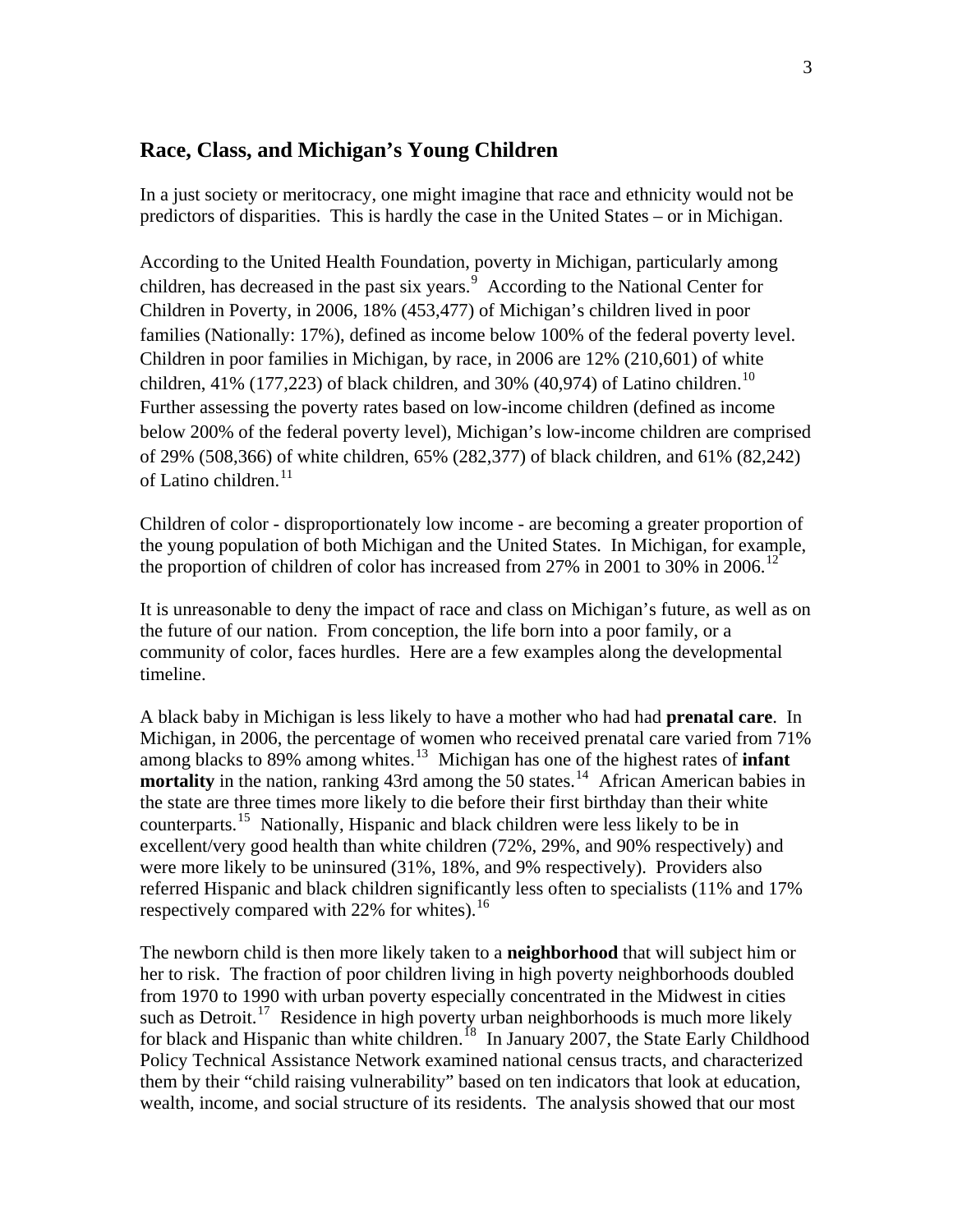vulnerable census tracts are over 80% people of color in direct contrast with those without vulnerability factors, which are over  $80\%$  white.<sup>[19](#page-11-0)</sup>

As reported by the eleven-state study of prekindergarten - the most definitive study to date of preK education in the United States - African American, Latino, and Asian children were more likely than white children to be in a prekindergarten class with a high concentration of poor children.<sup>[20](#page-11-0)</sup> Voluminous research documents **disparities at kindergarten** entry faced by Hispanic and African American children.<sup>[21](#page-11-0)</sup>

These school readiness indicators persist even though, among children from poor families, the percentage of black children who had **preschool enrollment** (65%) was higher than the percentage for white (45%) or Hispanic children (36%). Overall, in 2005, the percentage of children from poor families who were enrolled in these programs (47%) was lower than the percentage of children from nonpoor families who were enrolled (60%). Among nonpoor children, higher percentages of Asian/Pacific Islander (73%), black (68%), and white children (61%) were enrolled in center-based programs than was the case for Hispanic children (48%). The percentage of nonpoor Asian/Pacific Islander children who were enrolled was also higher than the percentages of their nonpoor American Indian/Alaska Native (53%) and nonpoor white counterparts.<sup>[22](#page-12-0)</sup>

Although attending preschool more frequently, black children, especially males, are more likely to be subject to **preschool expulsions.** Michigan has fewer expulsions than the national average. Nationally, expulsions indicate racial disparities: Expulsion rates were highest for older preschoolers and African Americans, and boys were over 4.5 times more likely to be expelled than girls.  $23$ 

By elementary school, the pattern of **disparate achievement** is emerging. For example, by fourth grade, in 2007,  $24$  the National Assessment of Educational Progress found that black students had an average score that was lower than that of white students by 30 points; Hispanic fourth graders had an average score that was lower than white students by 17 points; and "poor" students trailed the nonpoor by 26 points.

By eighth grade, the pattern of differential achievement is well established: In 2007, black students had an average reading score that was lower than that of white students by 31 points; Hispanic students had an average score that was lower than that of white students by 26 points; and poor children had an average score that was lower than that of the nonpoor students by 25 points, a performance gap far wider than that of 2002 (13 points). $^{25}$  $^{25}$  $^{25}$ 

Many more statistics could be cited in areas such as juvenile justice or foster care, but the picture that emerges is quite comparable. The fact of disparity - by race and class - is unmistakable. And, the price tag of disparities is high: Childhood poverty costs our nation \$500 billion a year because of adverse effects on health, social conditions, and economic growth.<sup>[26](#page-12-0)</sup> Racial disparities further suppress the well-being of both our nation as a whole and of our states.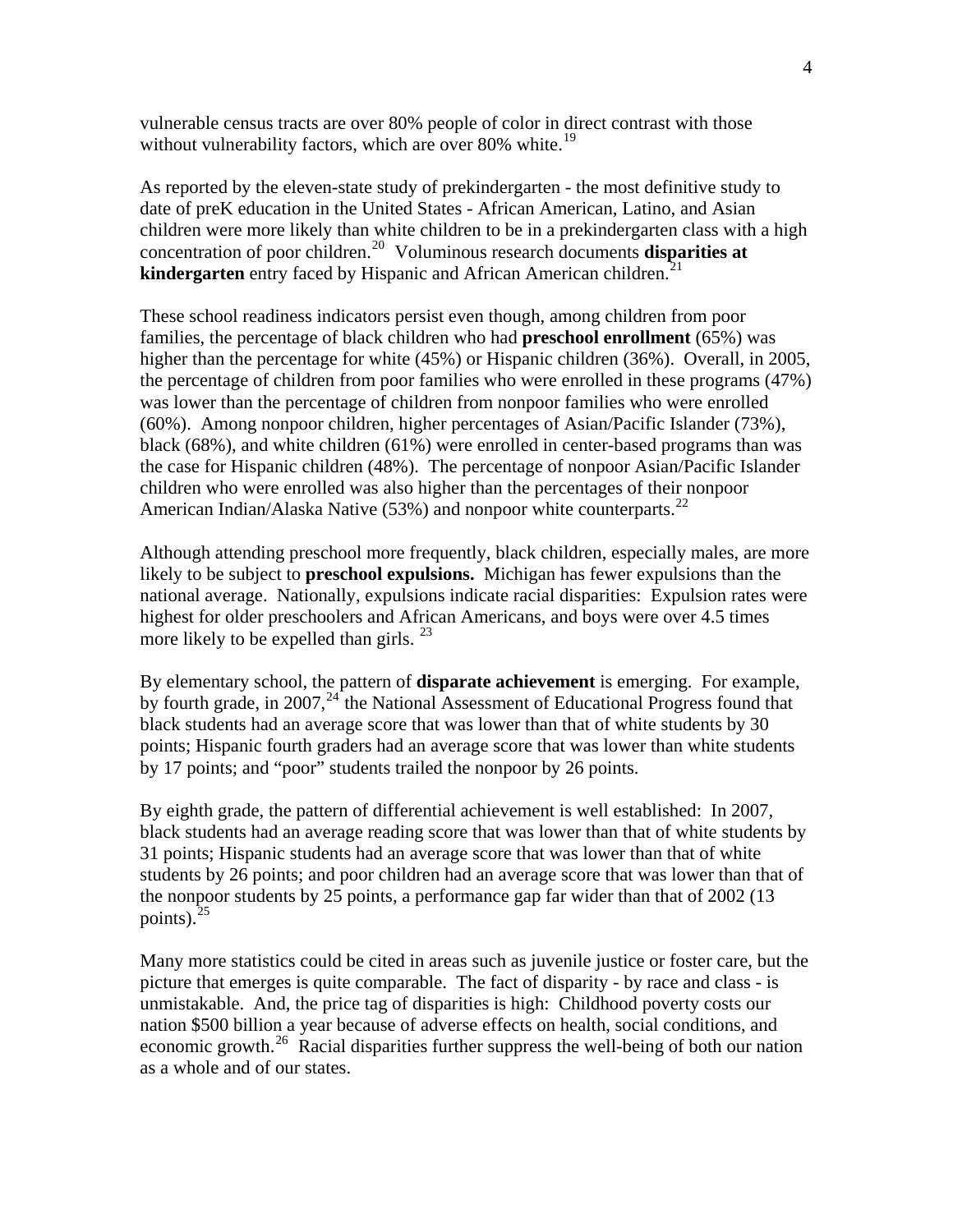## **An Example of Race and Class Impacting the Young: The Case of Family Support and Early Care and Education**

To support the young who face such massive hurdles will require policies that "create a web of support around children and their families $x^{27}$  $x^{27}$  $x^{27}$  Indeed, there is evidence that "family support" and leadership help to build this web of support. Yet, our approach to disparities too often falls short of offering these two strategies with demonstrated success.

#### **Family support**

A sustained relationship with families is a cross-cutting theme across many interventions on behalf of poor children and children of color. Yet, family support and parent education is often not an item that state legislators place high on the funding priority list, despite its demonstrated effectiveness. States have increasingly expressed a willingness to invest in "preschool" as a means to redress disparities in the achievement gap.  $^{28}$  $^{28}$  $^{28}$ Missing, however, is a full understanding of the comprehensive nature of effective preschool for the poor and for children of color.

Consider the three most commonly cited studies used to build public support for publicly financed preschool: the Perry Preschool Project, the Abecedarian Project, and the Chicago Child Parent Centers (CPC). The landmark Perry Preschool Project from Ypsilanti, Michigan, demonstrated an impact so powerful that the financial, social, and educational effects of high-quality early care and education on low-income three- and four-year-olds were evident 40 years later.<sup>[29](#page-12-0)</sup> While many states cite these effects to talk about the benefits of preschool on the poor, state initiatives do not typically include the family support components that were intentionally embedded in the landmark studies.<sup>[30](#page-12-0)</sup> Further, it is rarely recognized that all three of these oft-studied projects are really studies of black children. Notice that:

- The Perry Preschool program consisted entirely of 123 African American children who had two years of high-quality preschool plus weekly home visits. $31$
- The Carolina Abecedarian Project states that: "Ethnicity was not a selection factor, but of those who took part, 98% were African American due to the confound between poverty and ethnicity at the time and place of participant recruitment." This project provided biweekly visits; a resource teacher who served as a liaison between the school and home for the first three years that the child attended public school; individualized curriculum packets; and continuous feedback from the parents.<sup>[32](#page-13-0)</sup>
- The Chicago Child Parent Centers program group was 95.6% black; the comparison group was 94.8% black. The program included a paraprofessional home visitor, a multifaceted parent program, outreach activities, health and nutrition services, free breakfasts and lunches, and a comprehensive school-age program that supported children's transition to elementary school. Parent involvement was one of three factors specifically linked to the success of the CPC children in their likelihood to graduate from high school, experience grade retention, or be placed in a special education classroom.<sup>[33](#page-14-0)</sup>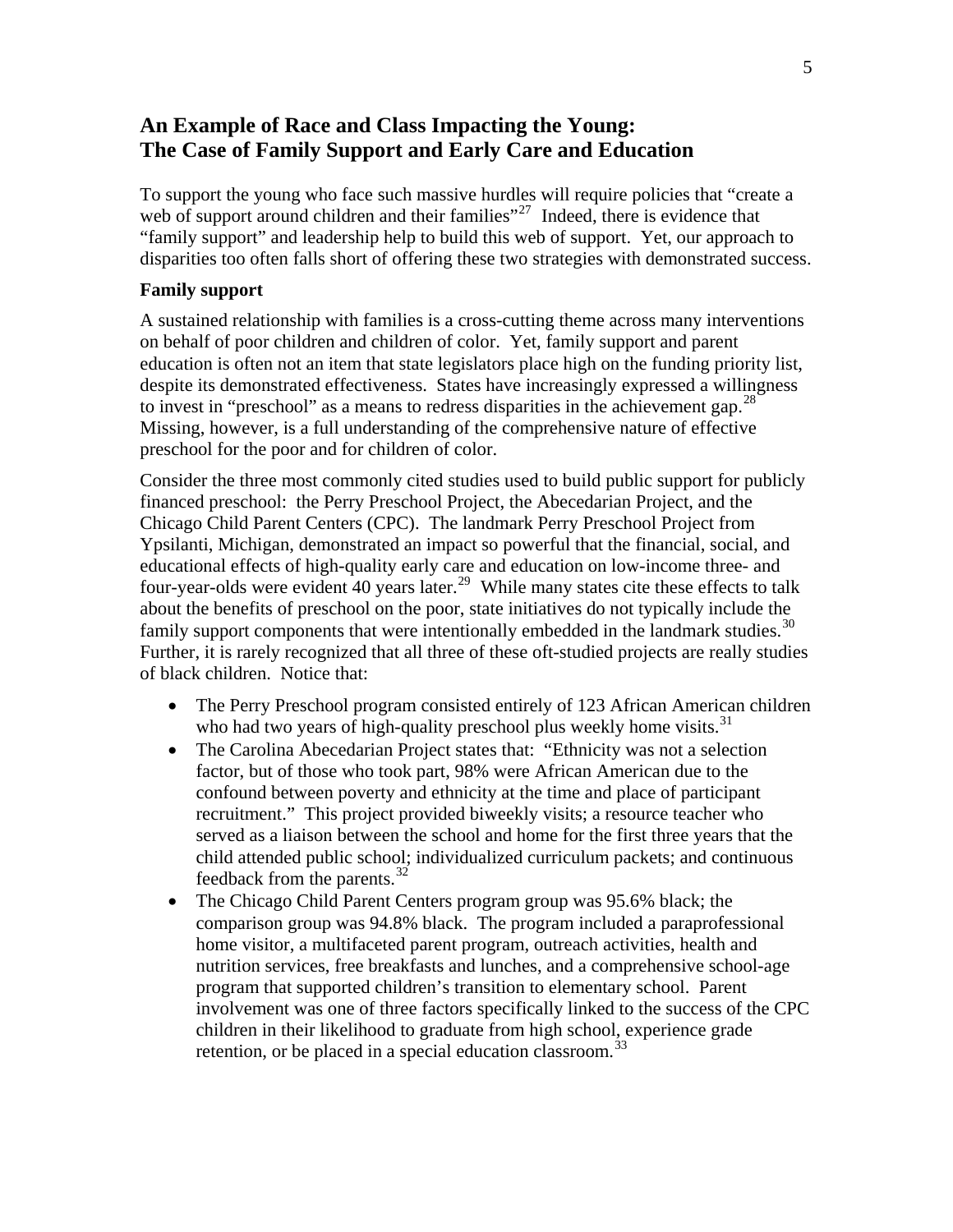These studies suggest that, for poor children and children of color, "early education" without intensive family support, is necessary, but not sufficient to replicate the outcomes of the Perry, Abecedarian, and Chicago projects.

#### **Representative leadership**

Shared leadership may also be an essential element toward the reduction or elimination of race and class disparities among young children. The early care and education field has not resolved important questions of shared leadership among various ethnic or racial groups.  $34$ 

When asked their perceptions of leadership in the field, Latino, Asian, and African American early educators stated that diverse leadership is often overlooked, yet important for equity and quality in early education.<sup>35</sup> A recent racial and ethnic profile of preschool teachers found that the teachers have less diversity than the children they teach.<sup>36</sup> And, although about 98% of child care providers are women, including one-third of whom are women of color<sup>37</sup> "acknowledged leadership" in our profession has a greater proportion of males, Caucasians, and associates of universities and institutes of higher learning<sup>38</sup> Further, females of color in the early childhood workforce are concentrated in classroom or support roles, important contributors who nevertheless do not have the flexibility in their schedules to attend professional meetings or policy discussions that often occur during the workday. $39$ 

### **How Do We Begin to SHARE?** <sup>48</sup>

- 1. **S**EE. Are people who reflect the diversity of our community actually present and represented when meetings and discussions are held about important program, policy or professional issues? What are some critical areas of disparate outcomes for young children and families in my community? Are certain ethnic groups excluded from leadership or concentrated in certain roles? When my group wants the viewpoint of (fill in the group) do we always call on (fill in the individual's name)? Are there any patterns that I didn't notice before?
- 2. **H**EAR. Are there any important stakeholders in our population that I do not hear from routinely? Would I, like some participants in these dialogs, be surprised to hear what some of my colleagues really think and experience? How might facilitated crosscultural dialogs or communication training be useful in my professional community? How can I and my organization increase our capacity to listen to different voices with respect?
- 3. **A**SK before you ACT. How can I and my organization be a catalyst for change? Are there others interested in questions of diversity? What might we do with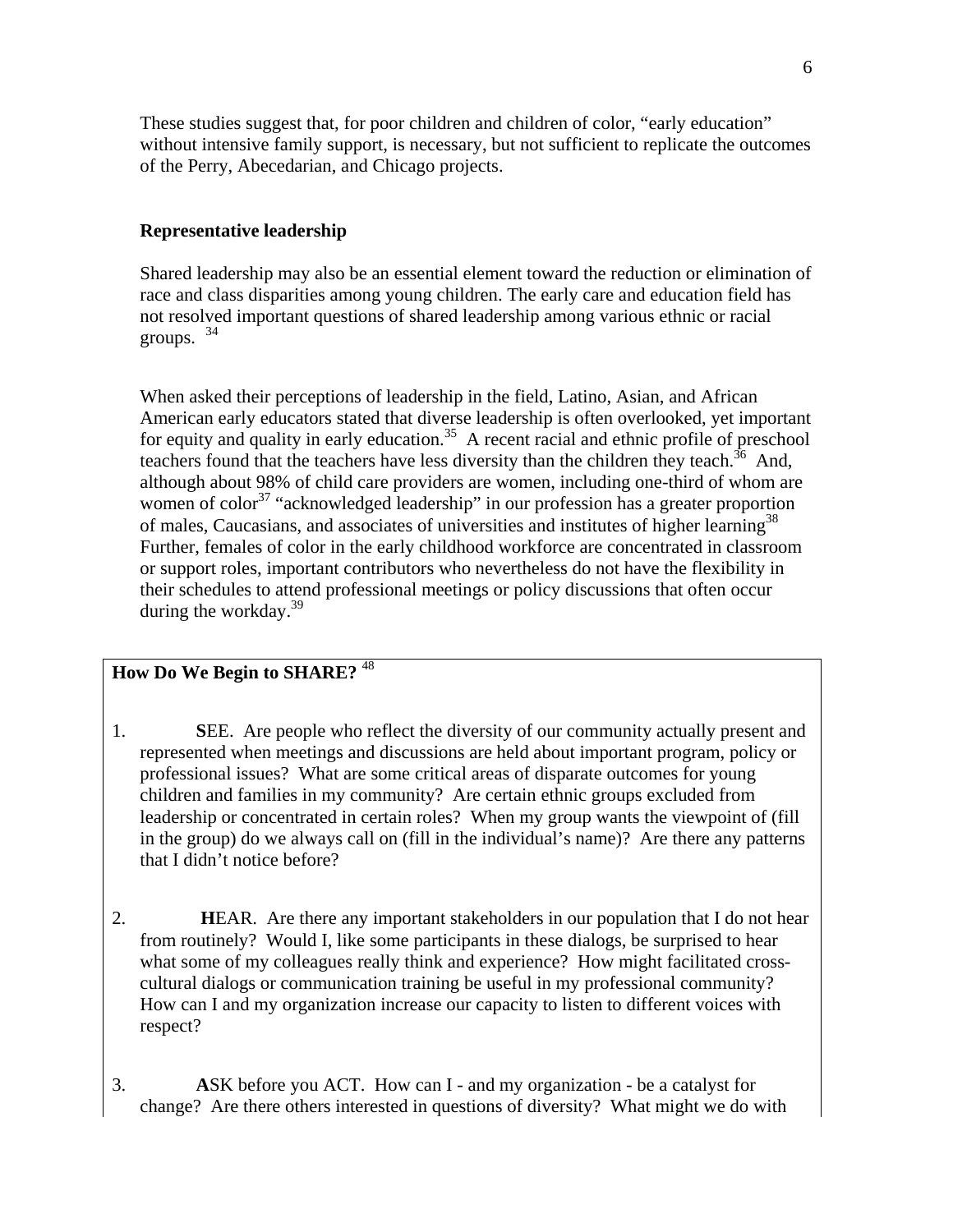(not for) others? Are we willing to bridge boundaries of race, class, and gender? Diversity dialog participants passionately reflected on early education as a vehicle to advance social justice, equity, and inclusion; how do these values intersect with my beliefs about our profession? What is my theory of change? What actual policy, program, or personal development goals do I have?

- 4. **R**EFLECT. Am I aware of the cultural contexts in which I, my colleagues, families served, and others in my environment exist? How can increased attention to diversity help to achieve my organizational, professional, and personal goals? How have I planned to address any discomfort or unease that I may experience in this learning process? To what extent has my organization engaged in cultural self-assessment of its policies, structures, and staff attitudes or practices?
- 5. **E**NGAGE. Is there a group of colleagues with whom I might engage in a study or dialog group? Does my program meaningfully involve consumers, community stakeholders, and key constituency groups? Has our organization or group created alliances and partnerships with leaders from community-based organizations or cultural institutions who have complementary goals or who serve the families we serve? How are these allies involved in designing, as well as in implementing, initiatives together with us? Do I have a long-term commitment to realize the desired outcomes?

A sense of professional isolation and marginalization is expressed poignantly and repeatedly by accomplished professionals of Asian, African, and Latino heritage.<sup>40</sup> Among early education professionals, virtually every individual related experiences of being "the only" person of color at key program or policy meetings. Participants spoke about the pressures they felt to be the spokesperson for an entire group. Another common experience was having their general ideas and contributions ignored - often to be embraced later when voiced by a white person. Participants affirmed that, all too often, members from their communities were asked for feedback about a policy or program after it was already designed. Further, their suggestions were often met with resistance or, even worse, were "unheard" or patronized. Cultural differences in group participation were also noted. Passion in speech is "authentic" in some cultures, but was interpreted as angry or ethnocentric in others. Some people of color felt their "voices" were often stereotyped; "fitting in" meant having to "re-voice" or strip their speech of the urgency felt in their communities. Overall, these communities of color indicated that they have not been called upon to play major roles in shaping the course of change for poor children or children of color. As a result, these communities have relied heavily on developing their own structures and institutions.<sup>41</sup>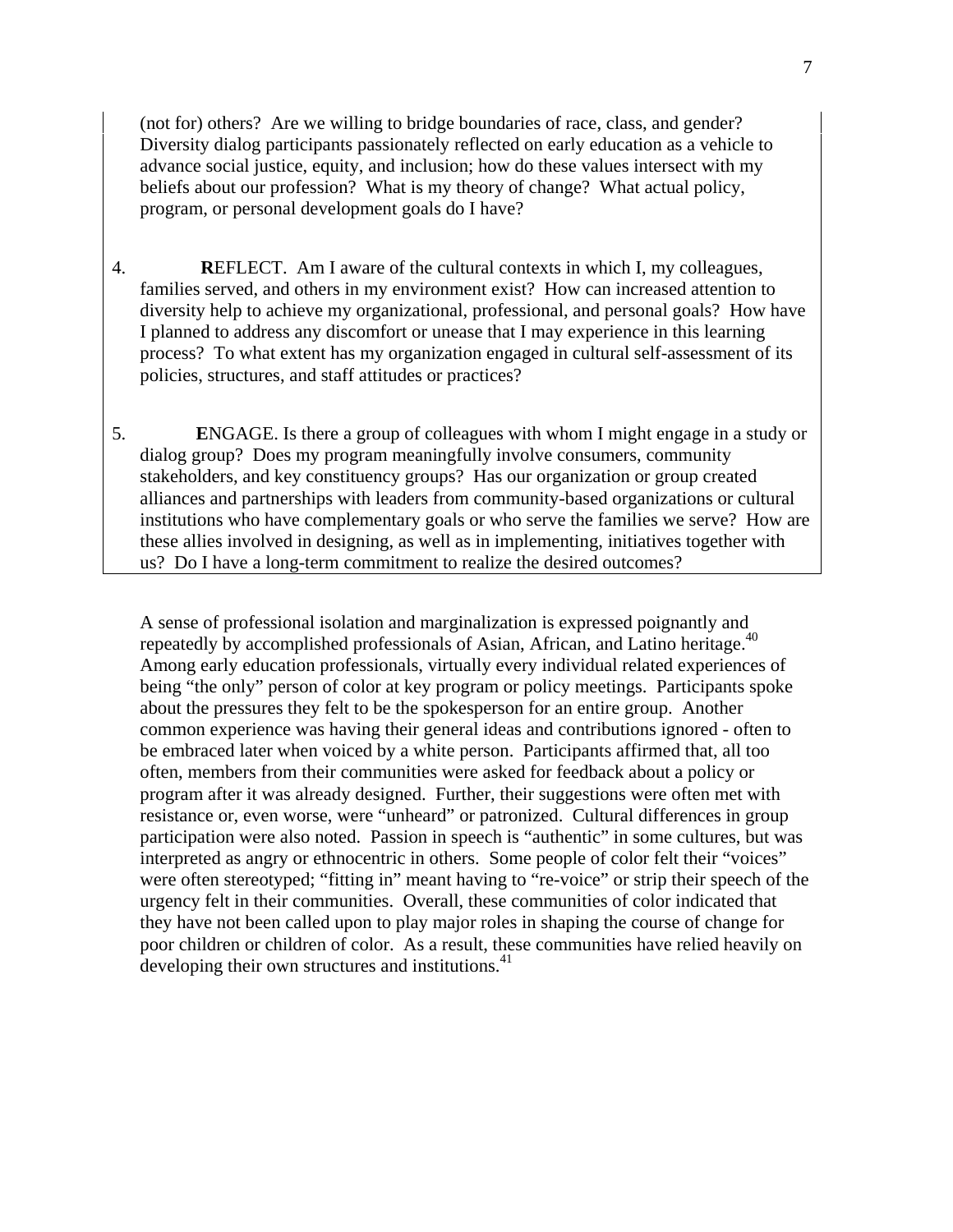## **What Michigan Can Do – Key Strategies to Respect Differences and Uproot Disparities**

**Key Strategies to Respect Differences and Uproot Disparities** 

- **1. Intentionality** Purposeful, Focused Efforts
- **2. Leadership** from Diverse Communities, Families, and Cultural Competence for Everyone
- **3. Priority Investment** of Talent, Time, and Resources

Creating a web of support around poor children and children of color requires **intention**. Policy change leading to increased public investment in quality preschool is seen as an antidote to the high social, economic, and educational costs of these disparities. Such investment would benefit children of color because they are more likely to be poor. Influencing public policy, therefore, is a priority strategy to facilitate equity and justice. Without ambivalence, our forthright intention would need to build on a foundation of respect for diversity, support for families, and intentional commitment to eradicate disparities. The Great Start system in Michigan must commit to this level of intentionality and purpose.

Concentrating on the needs of poor children and children of color does not mean creating a separate pathway for their success, but it does require that we intentionally create the institutional infrastructures, cultures, and environments that support the many ways in which children and families develop. To do this will require **leadership** that is representative of the populations served, that includes families, and that supports cultural competence for everyone. Unless policy makers and service providers have cultural insights and language skills to develop rapport with families and offer meaningful support, their efforts are likely to fail. At the same time, professionals and organizations must be prepared to work with parents to ensure that racial, linguistic, and cultural differences do not constitute barriers that prevent families from gaining access to needed supports and services. $42$ 

Sensitivity to race, class, and culture requires new ways of thinking: a focus on prevention; an emphasis on families' strengths; and offering service where families can easily access them in terms of geography and language. The desired impact must include ameliorating the effects of environment on children and families. Because it is impossible for any one person or group to intuitively understand the strengths and needs of all the different families living in our communities, our diversity means that taking an inclusive leadership approach to planning and designing services is more important than ever.

The growing racial, ethnic, linguistic, and cultural diversity of the early childhood populations<sup>43</sup> requires that all early childhood programs and services periodically reassess their appropriateness and effectiveness for the wide variety of families they are mandated to serve. Poor outcomes are not at all restricted to specific racial groups, but nonetheless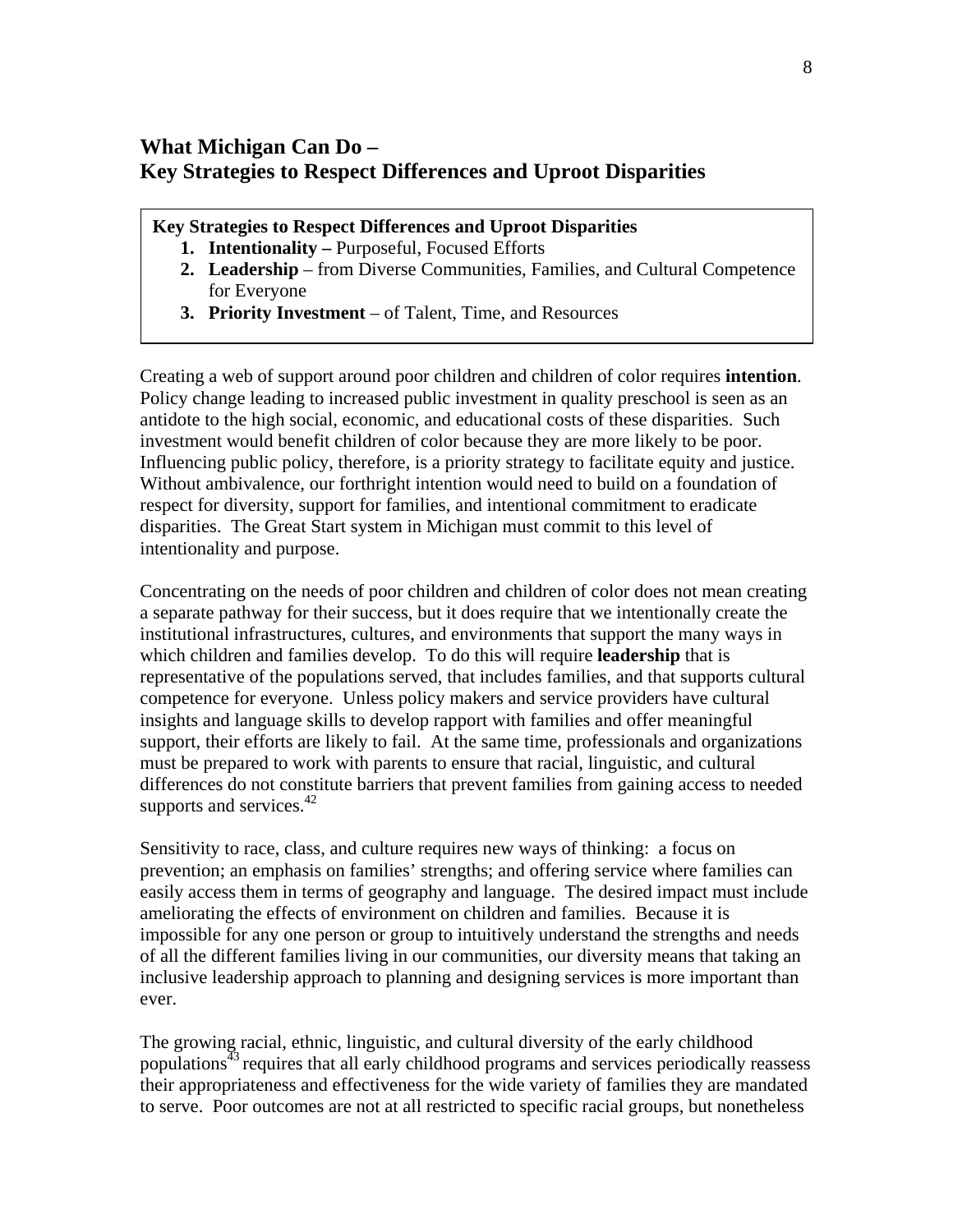raise serious questions about whether those who design, implement, and staff early childhood programs fully understand the meaning of cultural competence. For example, it is estimated that making preschool enrollment universal for all three- and four-yearolds in poverty and increasing the quality of care could close up to 20 percent of the black-white school readiness gap and up to 36 percent of the Hispanic-white gap.<sup>44</sup>

#### **Villegas and Lucas' Characteristics of Cultural Responsiveness**

- 1. *Sociocultural consciousness* means understanding that one's way of thinking, behaving, and being is influenced by race, ethnicity, social class, and language.
- 2. *An affirming attitude* toward students from culturally diverse backgrounds.
- 3. *Commitment and skills* to act as agents of change.
- 4. *Constructivist views* of learning promote critical thinking, problem solving, collaboration, and the recognition of multiple perspectives.
- 5. *Learning about students' past experiences*, home, and community culture to help build relationships
- 6. *Culturally responsive* teaching strategies.

Reference: Villegas, A.M., & Lucas, T. (2002). *Educating culturally responsive teachers*. Albany, NY: State University of New York Press.

Finally, Michigan's Great Start must **invest** in poor children and children of color – invest its talent, time, and its resources as a priority even more so in these financially difficult times. Michigan is already among the few states that designate a separate funding stream to support community-based pre-kindergarten.<sup>45</sup>

In fiscal year 2000, Michigan was in the middle tier of states in per capita state spending on child development and family support efforts. Nevertheless, child care assistance has declined since 2004. In fiscal year 2006, total Child Development Care (CDC) payments for subsidies were \$445 million, over \$18 million less than 2005 and over \$44 million less than 2004. Approximately 59,000 families received a child care subsidy in fiscal year 2006. This number has remained unchanged since 2000. This is not a result of fewer children in need. Limiting access has been affected by a number of policy decisions. Michigan has the fifth lowest eligibility level in the nation for child care subsidies when compared to median income and is only one of two states that have not updated its reimbursement rate since  $1997<sup>46</sup>$ 

According to Schweinhart and Fulcher-Dawson, in 2006, Michigan ranked fourth in the number of providers receiving funding from the Child Care and Development Fund (CCDF), more than \$80,600 in fiscal year 2004. Only California, Illinois and New York (three states with significantly higher populations) have more providers receiving subsidies each year. This is due to Michigan's large proportion (46%) of subsidized relative care providers. Nationally, 74% of CCDF funds go to regulated centers and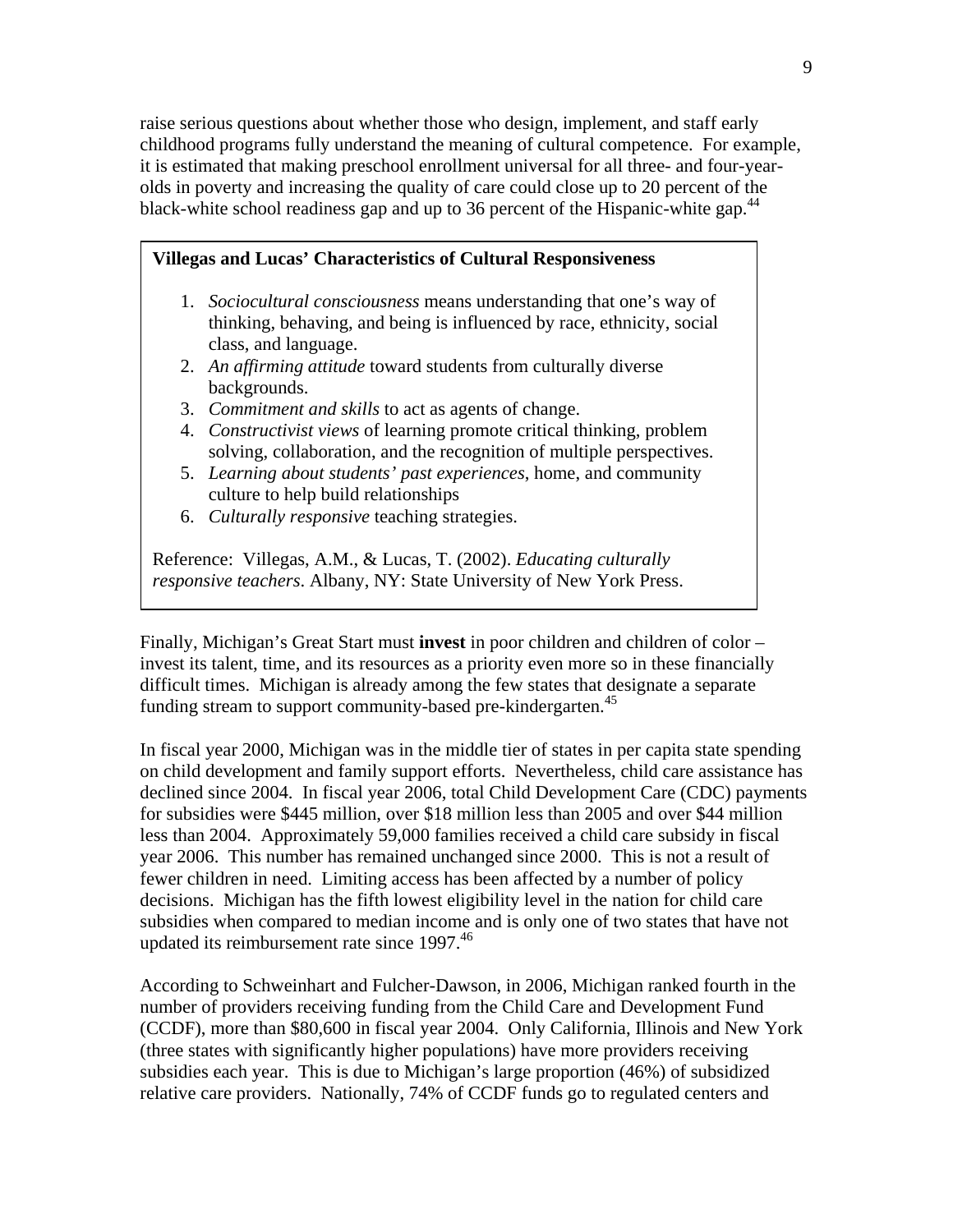family day care. Seventy percent of Michigan's CCDF funds are spent for Relative Care or Day Care Aides, three times the national. (Child Care Centers are the most regulated and have the most quality assurance provisions on their settings. Four percent of subsidized care is provided by Child Care Centers.) $47$ 

#### **Conclusion**

#### **Intention. Leadership. Investment.**

Race and class are clearly important factors in policy. Clearly the abandonment - or failure to engage - issues of race or class is unjustified given their historical and continuing significance for young children. Further, it is important that policymakers and service providers are sensitive to the racial and class differences that, because of a racially-tinged history, lie just below the surface of most debate in the field and can quickly emerge as deeply felt anger and mistrust. Leaders in the field often are unwilling to name the dynamic that is occurring, preferring instead to focus on abstract concepts like "quality" and "universal accessibility." Yet, as Marilyn Smith noted in her 1987 NAEYC 60th anniversary address, before concluding with her list of dichotomies that divided early care and education: "For all of the dichotomies I've mentioned, those that undermine and are most destructive to our field and to society are racism and classism." <sup>48</sup> Twenty years later, we find that, predictably, silence about race is not productive and, instead, causes frustrations and communication mishaps.

As Michigan's Great Start recognizes that child policy is not "race neutral," the state can more productively advance strategies of effectiveness grounded in intentional policy design. The goals are to articulate a statewide vision and outcomes; to improve access, decrease fragmentation, and increase coordination; and to support a network or team approach, bringing together everyone involved for a coordinated, multidisciplinary response. Notably, when we unravel race and class, we will ultimately feel that the decisions made were "simply good policy."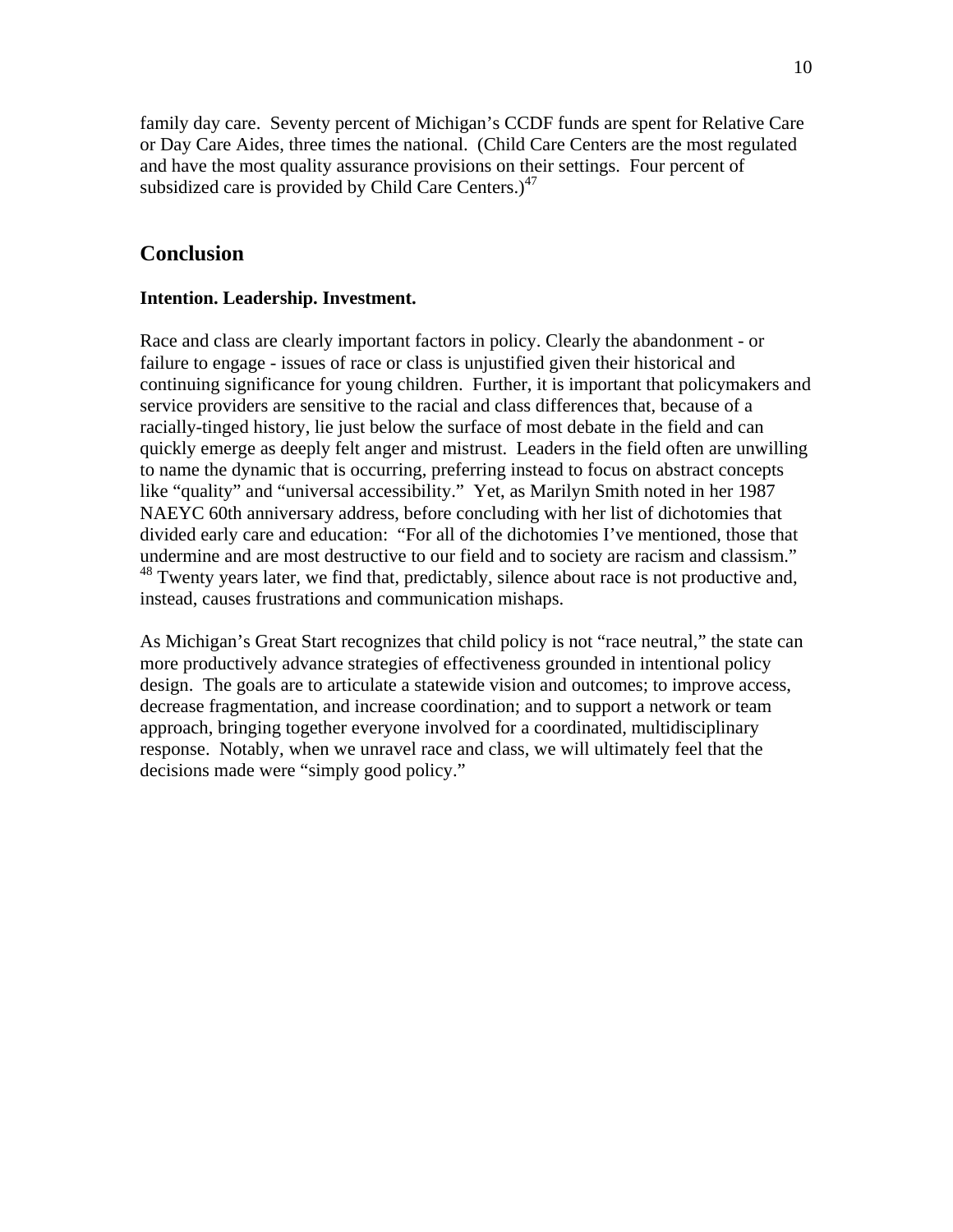<span id="page-10-1"></span><span id="page-10-0"></span><sup>1</sup>National Research Council and Institute of Medicine. (2000). *From neurons to neighborhoods: The science of early child development* (p. 9). Committee on Integrating the Science of Early Childhood Development. J. P. Shonkoff & D. A. Phillips (Eds.). Board on Children, Youth, and Families, Commission on Behavioral and Social Sciences and Education. Washington, DC: National Research Academy Press.

2 The Future of Children. (2005, Spring). *School readiness: Closing racial and ethnic gaps* (Vol. 15, No. 1). Princeton, NJ: Woodrow Wilson School of Public and International Affairs at Princeton University.

<sup>3</sup>National Poverty Center, University of Michigan, Gerald Ford School of Public Policy. (2006). *Colors of poverty: Conference Overview*. Retrieved from http://npc.umich.edu/news/events/colors\_of\_poverty/

4 Allen, W.R., Brookins, G.K., & Spencer, M.B. *Beginnings: The Social and Affective Development of Black Children* (1985). Hillsdale, NJ: Lawrence Erlbaum Associates; Frazier, F. (1957). *Black Bourgeoisie the Rise of a New Middle Class*. Illinois: Free Press; Washington, V., & LaPoint, V. (1988). *Black children and American institutions: An ecological review and resource guide*. New York: Garland Publishing; Washington, V. (1985). Social policy, cultural diversity, and the obscurity of black children. *Journal of Educational Equity and Leadership*, 5(4), 320-335.

 ${}^{5}$ For example of both views, see Poverty and Race Research Action Council. (2001, September/October). *Newsletter*, 10(5-6).

 ${}^{6}$ Ibid, 10(6), 2. Comments by Theodore M. Shaw.

 $\overline{a}$ 

.

7 Bullock, H. (2006). *Justifying inequality: A social psychological analysis of beliefs about poverty and the poor*. National Poverty Center. Seeing poverty as a personal issue means viewing it as a sign of personal and moral failure, i.e., lack of thrift, laziness, and substance or alcohol abuse.

<sup>8</sup>The "ownership society" is a phrase coined by President George W. Bush, January 20, 2005. *[President Sworn-In to Second Term](http://www.whitehouse.gov/news/releases/2005/01/20050120-1.html)* available at

http://www.whitehouse.gov/news/releases/2005/01/20050120-1.html. For a contrary view, see a speech given by Senator Hillary Clinton. Reviewed in the *[National Review](http://goliath.ecnext.com/coms2/browse_R_N040)* (2007, June 25) in which she criticized the ownership society as the "on your own" society. As remedies, she offered a host of government programs including universal health care.

9 The United Health Foundation. *America's health rankings: 2006 edition*. Retrieved from http://www.unitedhealthfoundation.org/ahr2006/states/Michigan.html

<sup>10</sup>National Center on Children in Poverty. Retrieved from [http://nccp.org/profiles/MI\\_profile\\_7.html](http://nccp.org/profiles/MI_profile_7.html)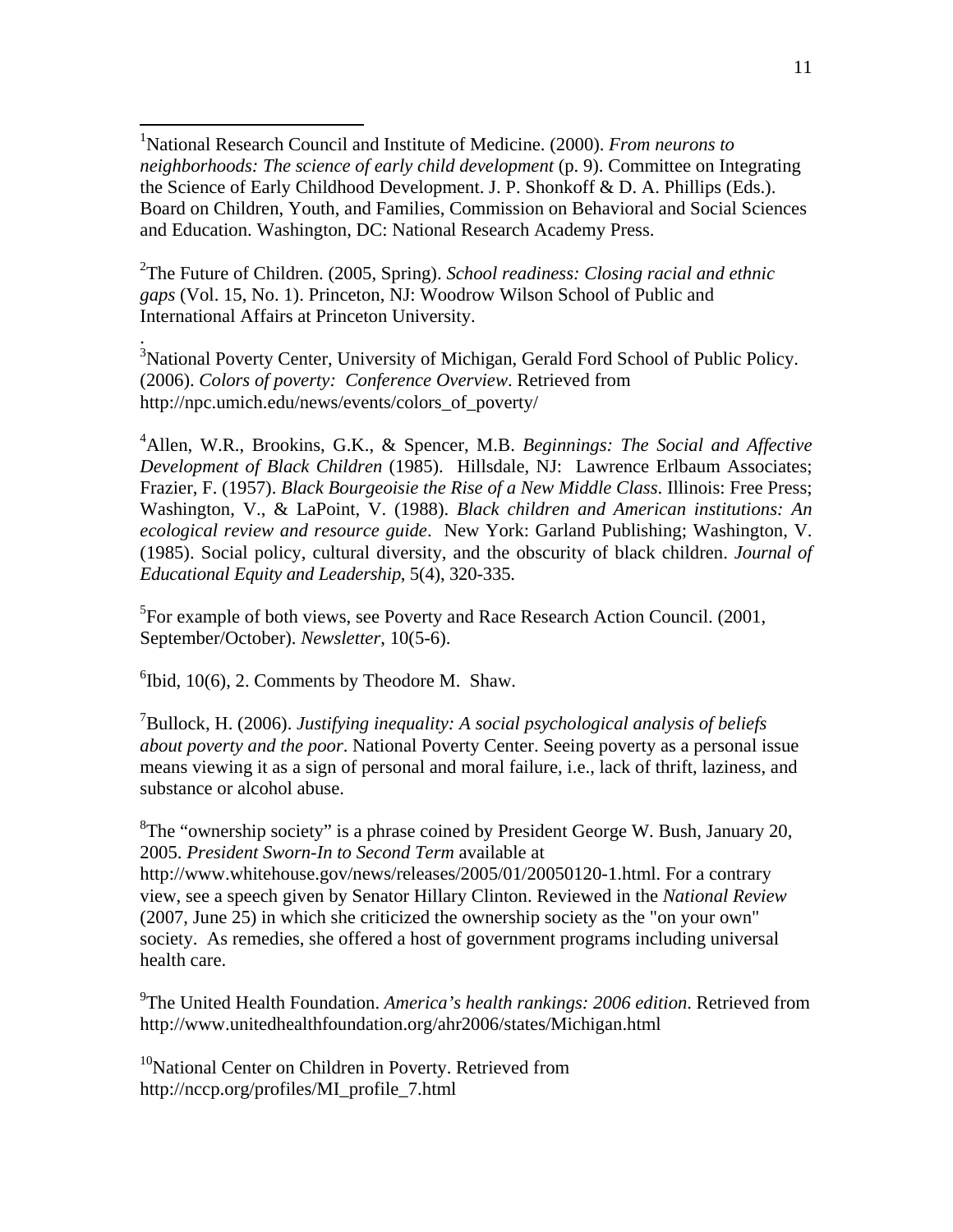<sup>11</sup>National Center on Children in Poverty. Retrieved from [http://nccp.org/profiles/MI\\_profile\\_6.html](http://nccp.org/profiles/MI_profile_6.html) 

<span id="page-11-0"></span> $\overline{a}$ 

 $12$ Kids Count. (2007). Kids Count Michigan: Comparisons by state, child population, race. Retrieved from

http://www.kidscount.org/sld/profile\_results\_pf.jsp?c=9&r=24&d=1&n=&p=5&

13United Health Foundation. *America's health rankings: 2006 edition.* Retrieved from <http://www.unitedhealthfoundation.org/ahr2006/states/Michigan.html>

14Michigan League of Human Services. (2007, March). *Pediatric and Family Health in Michigan 2000-2005*. Lansing, Michigan

<sup>15</sup>Michigan League of Human Services. (2007, March).

16Flores, G., Olson, L., & Tomany-Korman, S. (2005). *Racial and ethnic disparities in early childhood health and health care*. Illinois: American Academy of Pediatrics.

17Kasarda, J. *Pediatric and family health in Michigan 2000-2005*; (1993). Inner city concentrated poverty and neighborhood distress 1970-1980. *Housing Policy Debate*, 4, 253-302.

18Kasarda, J. *Pediatric and family health in Michigan 2000-2005*; (1993). Inner city concentrated poverty and neighborhood distress 1970-1980. *Housing Policy Debate*, 4, 253-302.

<sup>19</sup>Bruner, C., Wright, M.S., Tirmizi, S.N. & the School Readiness, Culture, and Language Working Group of the Annie E. Casey Foundation. (2007, January). *Village building and school readiness: Closing opportunity gaps in a diverse society*. Des Moines, IA: State Early Childhood Policy Technical Assistance Network, Child and Family Policy Center.

 $^{20}$ Early, D., Barbarin, O., Bryant, D., Burchinal, M., Chang, F., Clifford, R. et al. (2005, May 24). *Pre-kindergarten in eleven states: NCEDL's multi-state study of prekindergarten & study of state-wide early education programs (SWEEP) – Preliminary descriptive report* (NCEDL working paper). Retrieved from [http://www.fpg.und.edu/~ncedl/](http://ww.fpg.und.edu/%7Encedl/)

<sup>21</sup>*School readiness: Closing racial and ethnic gaps*. (2005). The Future of Children, 15(1). Princeton, NJ: Woodrow Wilson School of Public and International Affairs at Princeton University.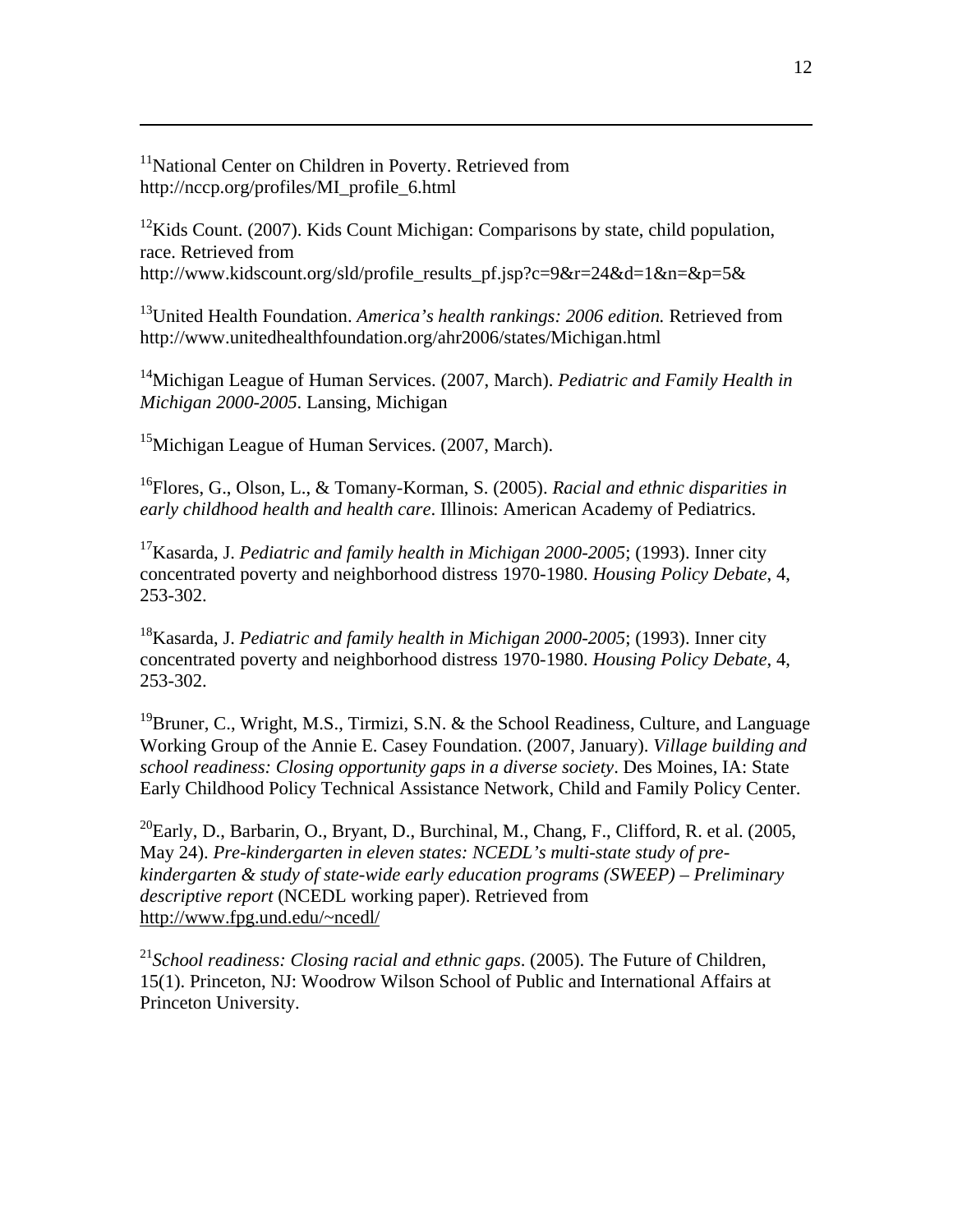<span id="page-12-0"></span> 22National Center for Education Statistics. *Percentage of 3- to 5-year-olds, enrolled in center-based preprimary programs, by poverty status and race/ethnicity: Selected years, 1995-2005*.

 $^{23}$ Gilliam, W. (2005). Prekindergarteners left behind: Expulsion rates in state prekindergarten systems. New Haven: Yale University Child Study Center.

<sup>24</sup>Data from the National Center for Education Statistics, 2007, shows that the gap between black and white students is narrowing: By fourth grade, the black students had an average score that was lower than that of white students by 30 points; in 1992, the gap was 35 points. Students eligible for free/reduced lunch, a proxy for poverty, had an average score lower than that of students who were not eligible for free/reduced lunch by 26 points; in 1998, the average score for the "poor" was lower by 24 points. Retrieved from<http://nces.ed.gov/nationsreportcard/pdf/stt2007/2007497MI4.pdf>

<sup>25</sup>Ibid. By 8th grade, the gap between blacks and whites is widening. In 2007, black students had an average reading score that was lower than that of white students by 31 points; in 2002, the gap was 28 points. In 2007, students who were eligible for free/reduced-price school lunch, a proxy for poverty, had an average score that was lower than that of students who were not eligible for free/reduced-price school lunch by 25 points; this performance gap was wider than that of 2002 (13 points).

26Holzer, H., Schanzenbach, D.W., Duncan, G.J., & Ludwig, J. (2007, January 24). *The economic costs of poverty: Subsequent effects of children growing up poor.* Washington, DC: Center for American Progress.

<sup>27</sup>Houston, P. (2001, February). Superintendents for the 21st century: It's not just a job, it's a calling. *Phi Delta Kappan*, 428-433.

<sup>28</sup> Barnett, W.S., Hustedt, J.T., Robin, K.B., & Schulman, K. (2006). The State of Preschool 2006 state preschool yearbook. Rutgers: The State University of New Jersey In the State of Preschool 2006, state preschool yearbook, the National Institute for Early Education Research (NIEER) states that 38 states fund preschool.

29Schweinhart, L.J. (2004). *The High/Scope Perry Preschool study through age 40: Summary, conclusions, and frequently asked questions,* Ypsilanti, MI: High/Scope Educational Research Foundation.

 $30$ Washington, V., Ferris, M., Hughes, M., Scott-Chandler, S., Luk, W., & Bates, T. (2006). Family support: An Essential component for effective preschool programs. *Perspectives*

31 Schweinhart, L. J. (2004). *The High/Scope Perry Preschool study through age 40: Summary, conclusions, and frequently asked questions,* Ypsilanti, MI: High/Scope Educational Research Foundation.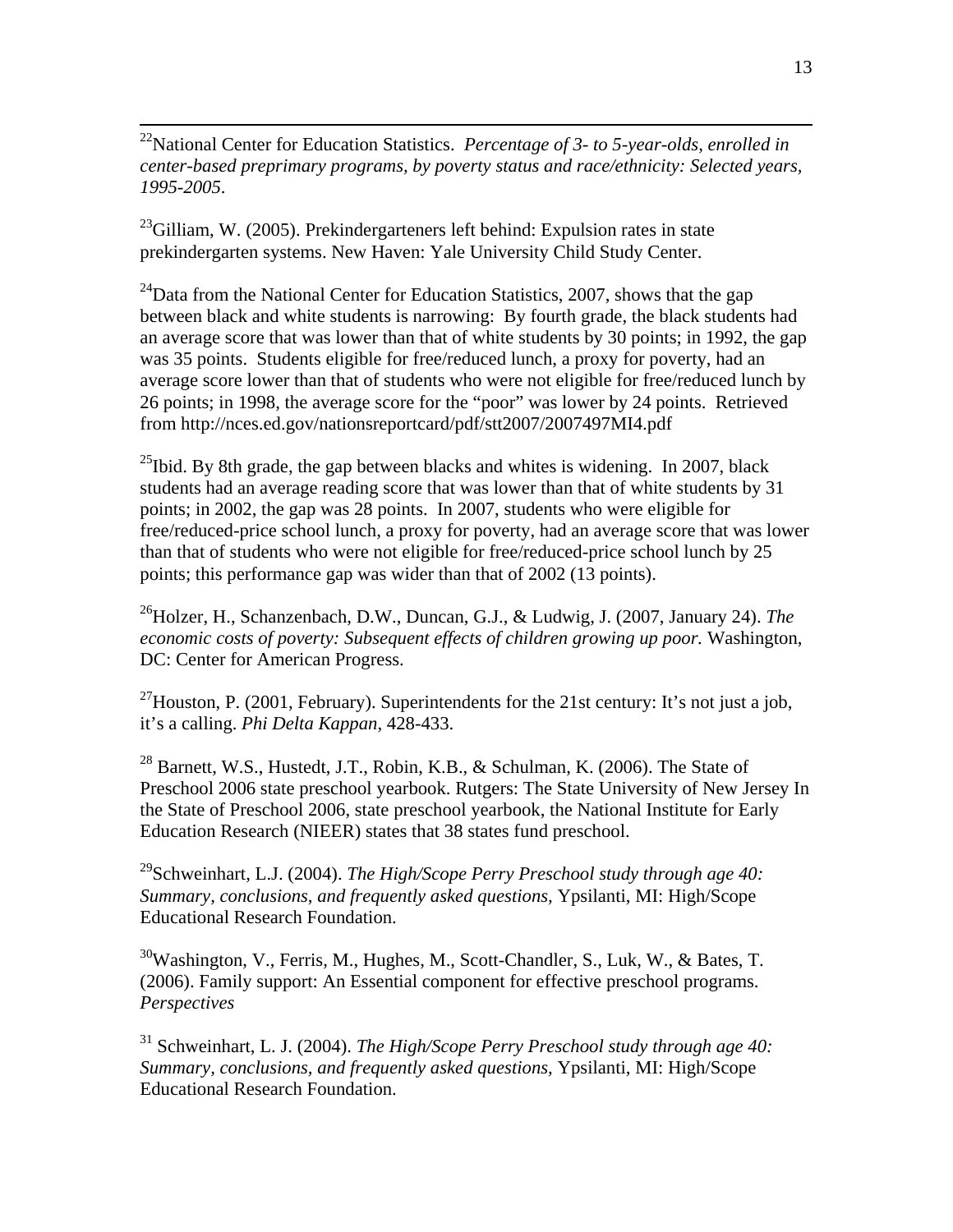$32$ Campbell, F.A., Famey, C.T., Pungello, E.P., Sparling, J., & Miller-Johnson, S. Early childhood education: Young adult outcomes from the Abecedarian project, 2002. *Applied Developmental Science*, 6, 42-47

33Reynolds, A.J. (2000). *Success in early intervention: The Chicago child-parent centers.*  Lincoln, Neb.: University of Nebraska Press.

34Goffin, S. and Washington, V. (2007). *Ready or Not: Leadership Choices in Early Care and Education*. New York: Teachers College Press.

35 Washington, V. (2005, January). Sharing leadership: A case study of diversity in our profession. *Young Children,* 60(1), 23-31.

<sup>36</sup>Saluja, G., Early, D.M., & Clifford, R.M. (2002, Spring). Demographic characteristics of early childhood teachers and structural elements of early care and education in the United States. *Early Childhood Research and Practice*, 4(1). Retrieved from <http://ecrp.uiuc.edu/v4n1/saluja.html>

37Lombardi, J., et al. (1999). *Opening a new window on child care: A report on the status of child care in the nation today.* New York: National Council of Jewish Women.

 $38$ Whitebook, M. (1997). Who's missing at the table: Leadership opportunities and barriers for teachers and providers. In B. Bowman & S.L. Kagan, (Eds.), *Leadership in early care and education,* 77–82. Washington, DC: NAEYC.

 $39$ see endnote 35. Washington, V.

<span id="page-13-0"></span> $\overline{a}$ 

<sup>40</sup>Blackwell, A.G. (2003). Preface. In D.S. Marsh, M. Hawk, & K. Putnam (Eds.), *Leadership for policy change: Strengthening communities of color through leadership development.* Washington, DC: PolicyLink. Retrieved from [www.policylink.org/pdfs/LeadershipForPolicyChange.pdf](http://www.policylink.org/pdfs/LeadershipForPolicyChange.pdf) 

 $^{41}$ Washington, V. (2005, January). Sharing leadership: A case study of diversity in our profession. *Young Children,* 60(1), 23-31.

<sup>42</sup>Chang, H., & Tobiassen, D. (2000). Nurturing healthy children in a diverse society: The implications of racial, cultural and linguistic diversity for proposition 10. In N. Halfon, E. Shulman, M. Shannon & M. Hochstein (Eds.). Building community systems for young children. Los Angeles: UCLA Center for Healthier Children, Families and Communities; Washington, V., Robinson, C., Modigliani, K., and Rosa, M. (2006). *Keeping the Promise: A Study of the Massachusetts Child Care Voucher System.* Boston, MA: Bessie Tartt Wilson Children's Foundation.